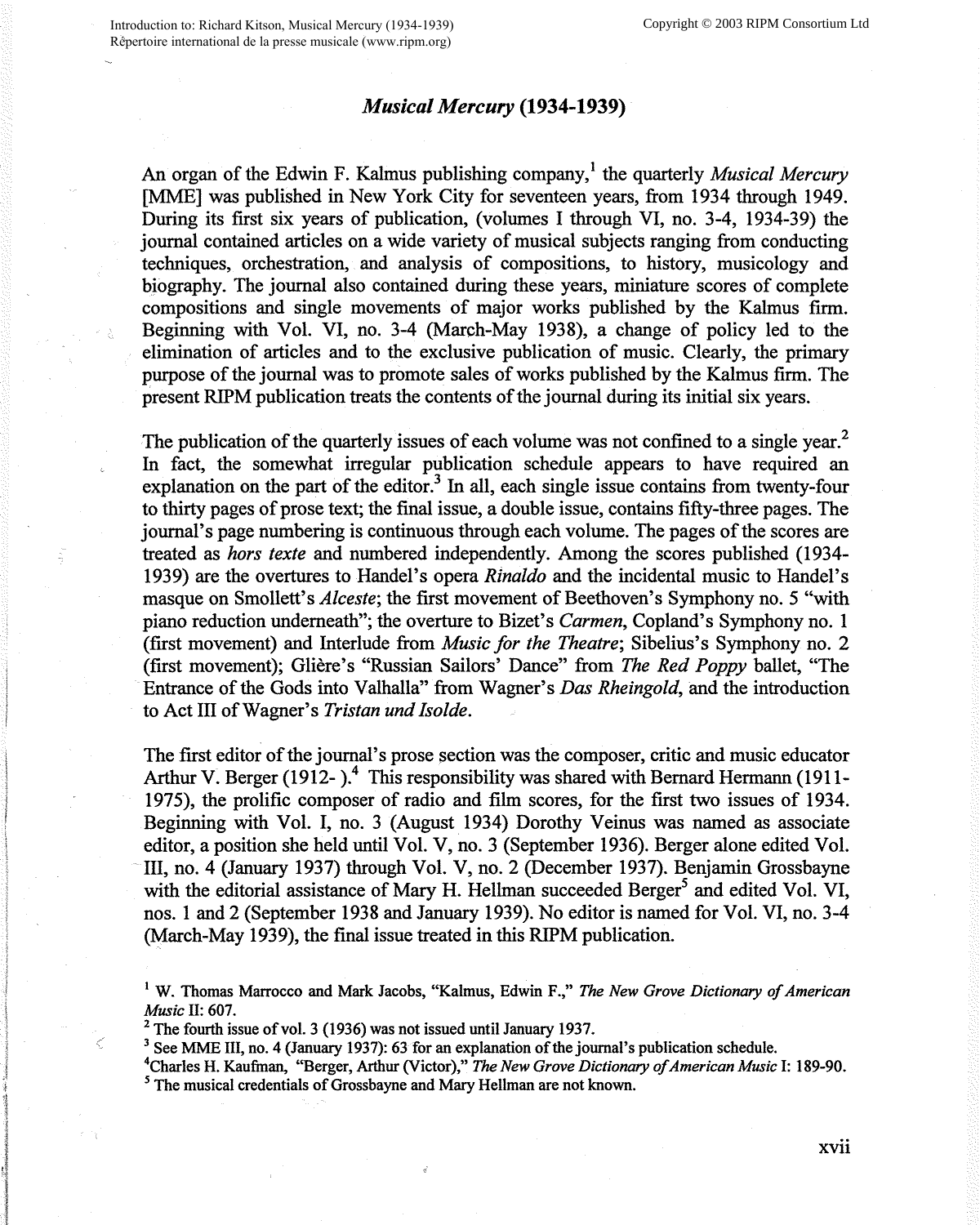## *Musical Mercury*

A native of New York City, Arthur Berger was educated at the City College of New York and at New York University, from which he graduated with a Bachelor of Science degree in 1930. Subsequently he attended the Longy School of Music and Harvard University. At the latter institution he studied with the well-known theorist and composer Walter Piston and the musicologist Archibald Davison, and received an MA degree in 1936. In the years following his association with the *Musical Mercury,* Berger was an active critic associated with a number of important American periodicals and newspapers including *Modern Music, Perspectives of New Music* (as a co-founder), *Score,* and the *Boston Transcript.* In his compositions Berger was greatly influenced by the music of Schoenberg and Stravinsky.

Berger's contributions to the *Musical Mercury* consist of articles of wide-reaching· interests: eighteenth-century English music,<sup>6</sup> the instrumental music of François Couperin,<sup>7</sup> the Greek drama,<sup>8</sup> a study of Aaron Copland's Variations for piano,<sup>9</sup> an overview of the songs of Charles Ives,<sup>10</sup> an analysis of Alban Berg's Violin Concerto,<sup>11</sup> and reviews of new recordings and newly-published books. Bernard Hermann's single contribution is a record review of Prokofiev's First Symphony.12 Dorothy Veinus, the associate editor, contributes several articles dealing with eighteenth-century and early nineteenth-century topics: Geminiani's development of violin technique;<sup>13</sup> the Parisian reception of Pergolesi's *La Serva padrona*;<sup>14</sup> and Beethoven's treatment of folk songs.<sup>15</sup>

The journal treats a wide range of historical topics. On early music subjects, American musicologist Hugo von Leichtentritt examines issues raised in editions of music of the/. Netherlands's school,<sup>16</sup> Anthony Sheppard discusses instrumental music of the sixteenth century,  $17$  and Stephen D. Tuttle explains William Byrd's dance forms. <sup>18</sup> In the field of eighteenth-century music studies Israel Citkowitz deals with the man Haydn,<sup>19</sup> and,

<sup>6</sup> Arthur V. Berger, "Excursus on English Music and the Eighteenth-century Theatre," MME I, no. 1 (January-February 1934): 1-4.

- <sup>7</sup>Berger, "Franyois Couperin (1668-1733)," MME I, no. 2 (April-May 1934): 28-30, 61-62.
- <sup>8</sup> Berger, "Music in the Greek Drama," MME II, no. 3 (September-October 1935): 39-46.

<sup>11</sup> Arthur Berger, "A Requiem for the Twelve-tone System," MME IV, no. 1 (April 1937): 1-8.<br><sup>12</sup> Bernard Hermann, "Discs," MME I, no. 2 (April-May 1934): 63.<br><sup>13</sup> Dorothy Veinus, "Geminiani's opus I. Its Role in the Enlar

<sup>14</sup> Dorothy Veinus, *"La Serva padrona* in Paris," MME III, no. 1 (March-April 1935): 23-34.

<sup>15</sup> Dorothy Veinus, "Beethoven's Volkslieder," MME I, no. 3 (August-September 1934): 73-74.<br><sup>16</sup> Hugo von Leichtentritt, "On Editing Nederland Music," MME II, no. 1 (March-April 1935): 5-11.

<sup>17</sup> Anthony Sheppard, "Instrumental Music Before 1600. The Historical Approach," MME II, no. 3 (September-October 1935): 47-55.

<sup>18</sup> Stephen D. Tuttle, "The Pavan-galliard Form of William Byrd," MME III, no. 4 (June 1937): 51-58.<br><sup>19</sup> Israel Citkowitz, "A Note on the Personality of Haydn," MME III, no. 3 (September 1936): 33-36.

<sup>&</sup>lt;sup>9</sup> Berger, "The Piano Variations of Aaron Copland," MME I, no. 3 (September-October 1934): 85-86. <sup>10</sup> A. V. B., "The Songs of Charles Ives," MME I, no. 4 (October-November 1934): 97-98.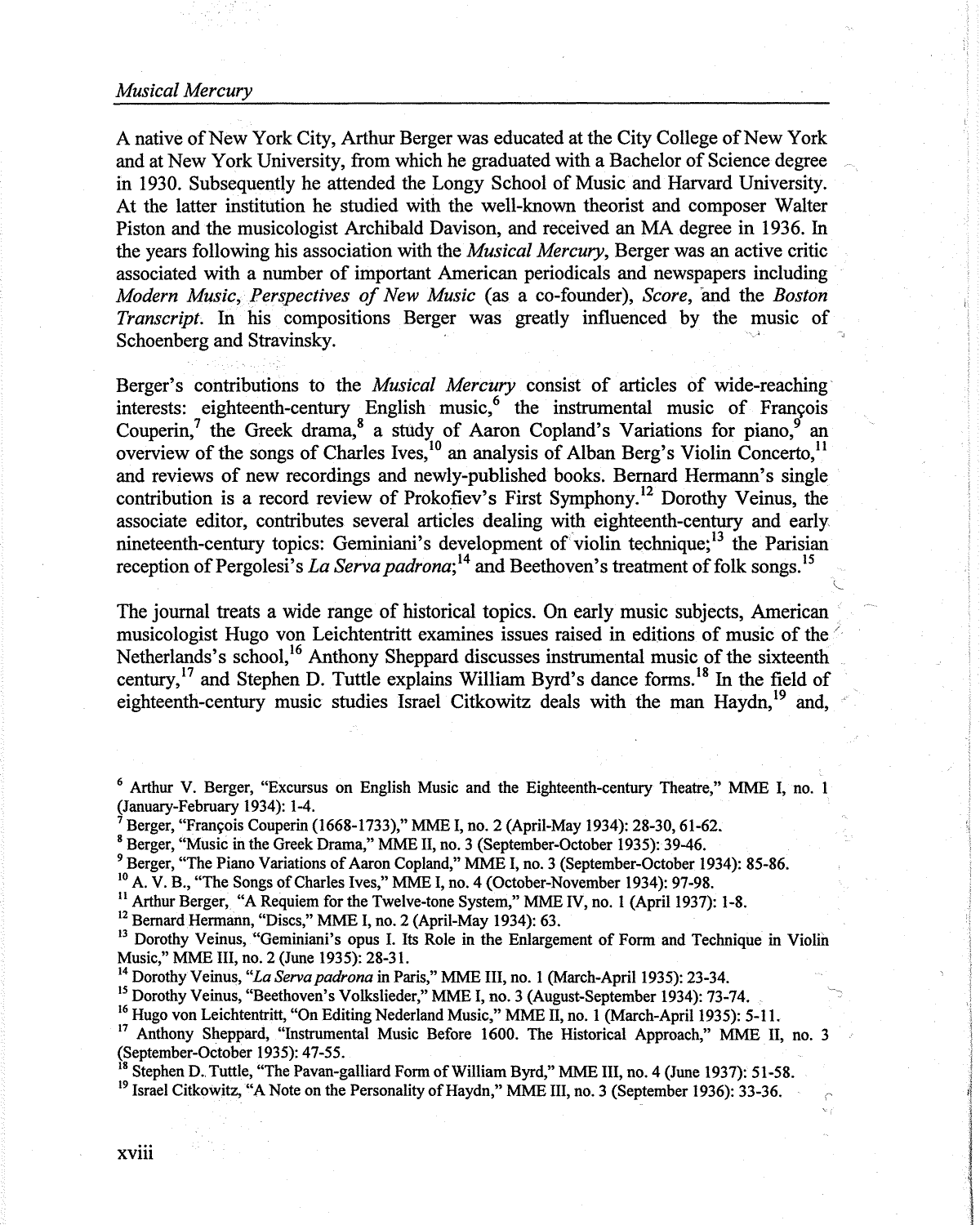Raymond Hull, with the music of Pergolesi.<sup>20</sup> Margaret Prall discusses Alessandro Scarlatti's string quartets, one of which is given as a music supplement in the same issue.<sup>21</sup> Four writers---Paul Goodman, Arthur V. Berger, Delmore Schwartz (the wellknown poet) and Herbert Schwartz—explore the "nature of music."<sup>22</sup> There is also a twopart series treating Charles Burney's opinions about Handel.<sup>23</sup>

Nineteenth-century topics include a book review of Andre Gide's study of Chopin (translation from *La Revue musicale)2*<sup>4</sup>and Manuel De Falla's discussion of Wagner's contribution to music.<sup>25</sup> Soviet musicologist Paul Lamm offers an overview of the autographs of Mussorgsky's compositions, and gives details about the complete edition of the composer's works.26 R. D. Darrell investigates the New York Public Library's holdings of Gottschalk's music,<sup>27</sup> while Egon Wellesz examines Mahler's orchestration.<sup>28</sup> Of considerable interest is the translation of Michail Mikhailovitch Ippolitov-Ivanov's autobiography *My Half Century with Russian Music.* <sup>29</sup>

Important among the articles devoted to twentieth-century music are Arthur Waldeck and Nathan Broder's explanation of Heinrich Schenker's theories of analysis,<sup>30</sup> and Paul A. Pisk's tribute to musicologist Guido Adler on the occasion of his eightieth birthday.<sup>31</sup> Nicolas Slonimsky contributes a biographical sketch of Shostakovich, based on the writings of Soviet critic Dmitri Sollertinsky.<sup>32</sup> Juliet Danziger discussses the "altruistic" nature of three American music publishers: Wa-Wan Press, Henry Cowell's New Music Society of California and the Cos Cob Press.<sup>33</sup>

20 Raymond Hull, "Pergolesi Revalued," **MME V,** no. 4 (May 1938): 112-17; VI, no. 4 (September 1938): 1-4.

<sup>21</sup> Margaret Prall, "The String Quartets of A. Scarlatti. A Note on the Musical Insert and Some Observations it Suggests," MME III, no. 1 (May 1936): 1-6.

22 MME III, no. 1 (May 1935): 6-15, and III, no. 2 (June 1935): 17-27.

 $23$  Charles Burney, "Handel as Seen by Dr. Burney," MME III, no. 1 (March-April 1935): 7-11; no. 2 (June-July 1935): 30-38.<br><sup>24</sup> Harold A. von Arx, "André Gide on Chopin," MME III, no. 3 (September 1936): 36-39.

<sup>25</sup> Manuel De Falla, "Richard Wagner: A Reconsideration," MME II, no. 1 (March-April 1935): 1-3.<br><sup>26</sup> Pavel Lamm, "Notes on Mussorgsky's Autographs, MME I, no. 4 (October-November 1934): 89-92.<br><sup>27</sup> R. D. Darrell, "An Ea

<sup>28</sup> Egon Wellesz, "The Instrumentation of Gustav Mahler." MME I, no. 3 (August-September 1934): 65-68.<br><sup>29</sup> Michael Mikhailovitch Ippolitov-Ivanov, "My Half Century with Russian Music," MME V, no. 1 (September 1937): 1-2; V, no. 2 (December 1937): 46-52; V. no. 2 (February 1938): 76-83; V, no. 4 (May 1938): 118-27; VI, no. 1 (September 1938): 12-22.<br><sup>30</sup> Arthur Waldeck and Nathan Broder, "Musical Synthesis as Expounded by Heinrich Schenker," MME II,

no. 4 (December 1935): 56-64.<br><sup>31</sup> Paul A. Pisk, "Guido Adler and his Orbit. The Founder of Musicology at Four-score." MME II, no. 4 (May 1936): 1-6.

 $\frac{32}{32}$  Nicolas Slonimsky, "Dmitri Shostakovitch," MME II, no. 2 (June-July 1935): 25-27. 33 Juliet Danziger, "Altruistic Music Publishing in America," MME II, no. 2 (June-July 1935): 92-96.